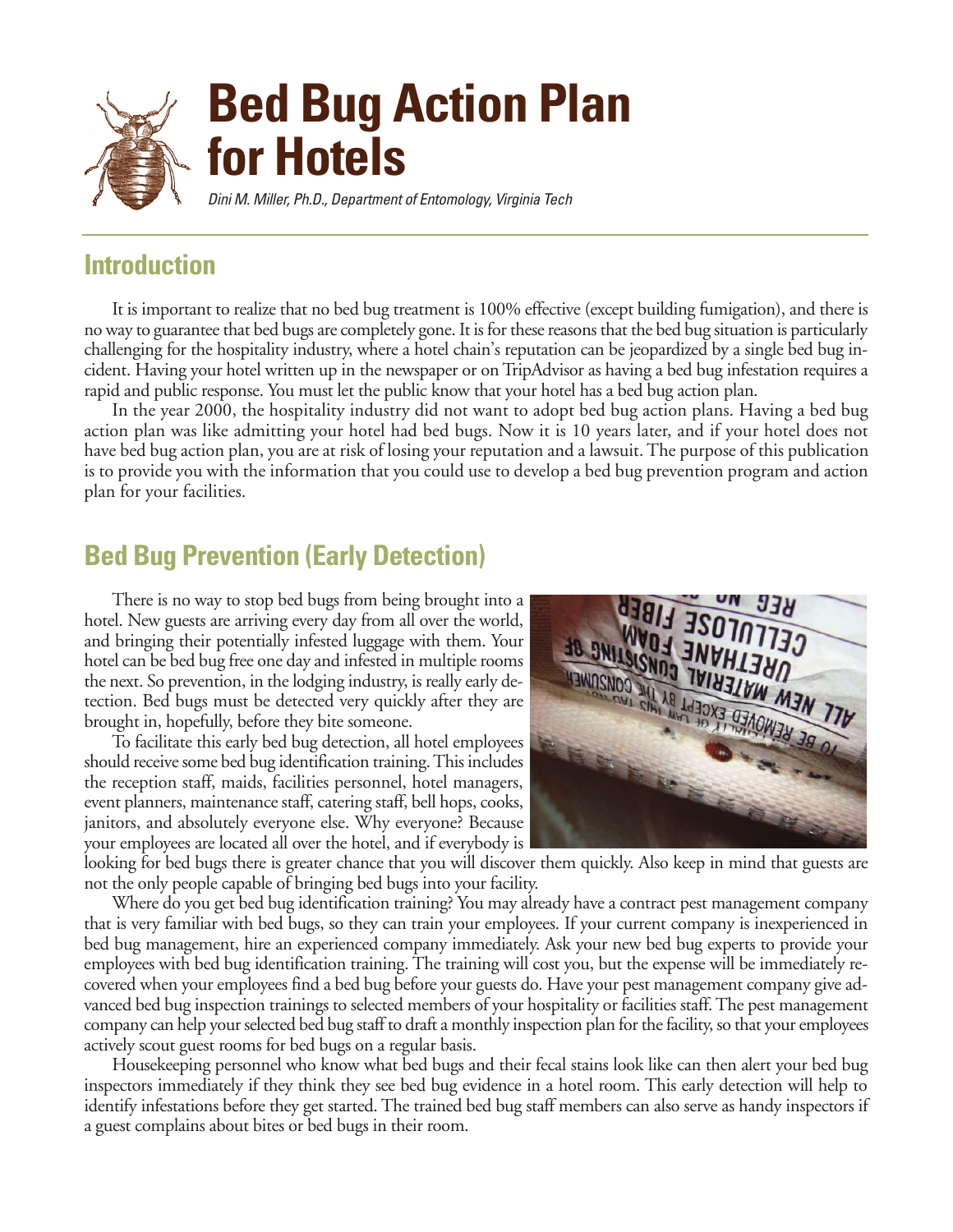

## **Canine Scent Detection**

Another proactive approach to bed bug detection is to have your rooms inspected at regular intervals by a bed bug sniffing dog. While some dogs (and their handlers) are better than others, any dog that has been trained correctly is far better at detecting bed bugs than a human. The dogs that have been trained to detect bed bugs are specifically trained to detect only live bed bugs (they do not respond to dead infestations) and even single bed bug eggs. One distinct advantage to having a hotel inspected by a dog is that a bed bug dog can check rooms very quickly. Where it might take two pest management professionals an hour and a half to thoroughly inspect a hotel room, a dog could complete the inspection in about 2 minutes. Canine scent detection is an excellent way to inspect hotels with hundreds of rooms. A dog could check a certain number of rooms on weekly or monthly basis, potentially catching bed bug infestations in the very early stages.

The disadvantage of canine scent detection is that the dogs cost about \$10,000 a piece, so there are only a few dogs to go around. Most pest management companies do not own dogs themselves (although some do), but they sub-contract with bed bug dog handlers. Keep in mind that not all dogs are 100% accurate (but usually above 90% accurate), so the dog handler must also be well trained. The handler is responsible for confirming bed bug presence when the dog gives a positive signal.

### **When a Guest Complains about Bed Bugs**

Have policy in place regarding on how reception or housekeeping personnel are to handle bed bug complaints. With all of the bed bug lawsuits focused on hotels over the last decade, relying on your employees to come up with a satisfactory on-the-spot response to a bed bug complaint is simply too risky. Develop a response protocol where another room or compensation is offered along with a specifically worded apology. Have your trained bed bug inspectors check the room immediately. Document the guest's complaint, your response to the complaint, and your inspection results. If bed bugs are found call your pest management company immediately.

# **When You Suspect a Guest Room is Infested**

Bed bugs have a cryptic lifestyle, which means they like to hide. Because they are so good at hiding, an infestation might go undetected for several weeks or months before you receive your first complaint. After you receive a complaint, and your in-house inspectors either find bed bugs evidence, or they don't, what do you do?

- 1. Take the room out of service, but do not move anything in or out of the room until it can be inspected by your contract pest management company.
- 2. If your contract pest management company finds no bed bug evidence, evaluate the original complaint. Did the guest bring a bed bug to the front desk, or did they complain about bites? Use the evidence presented by the guest to decide if the room should be treated or not. Record the complaint, the result of the inspection, and your treatment decision.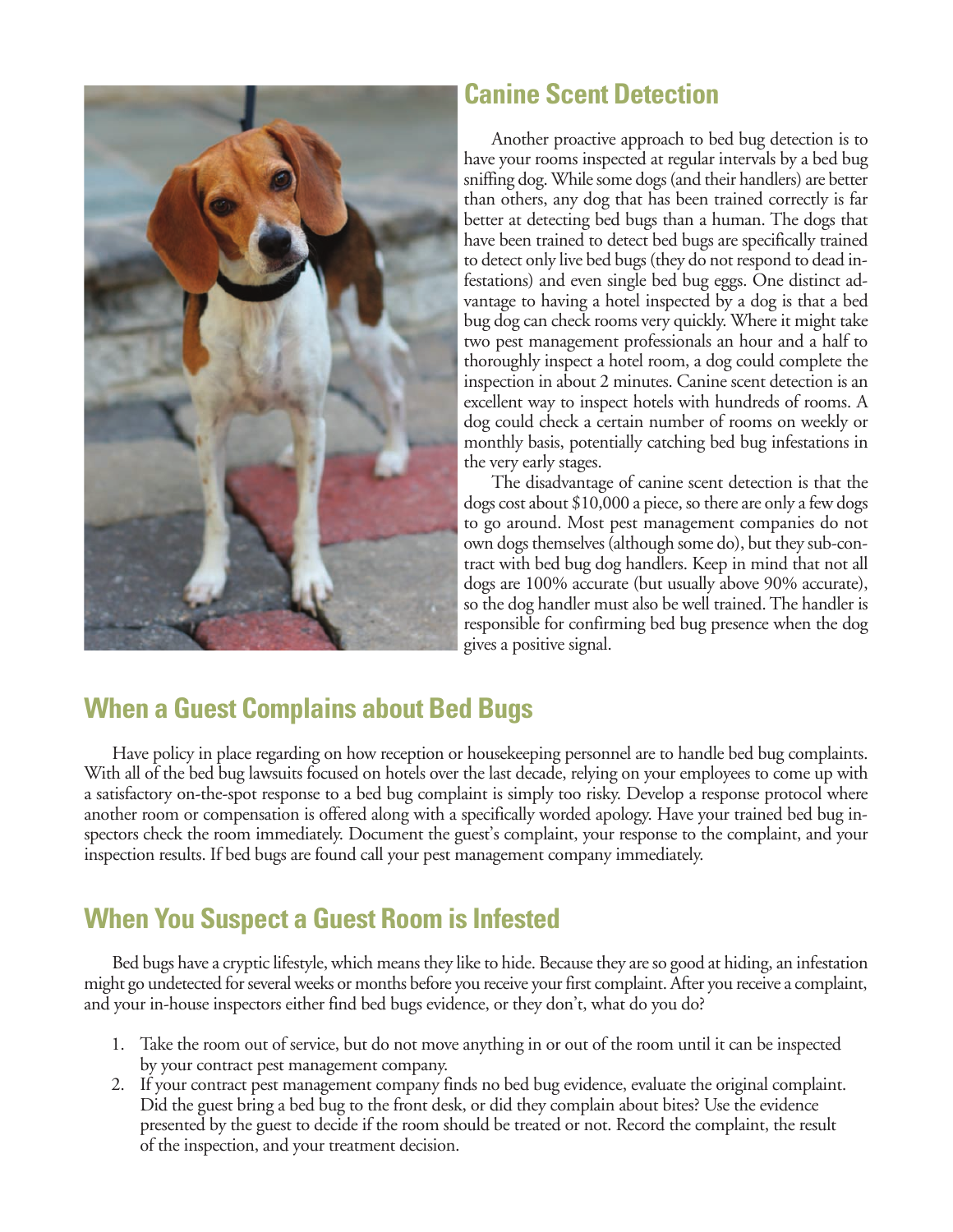- 3. If bed bugs evidence is found by your pest management, a thorough inspection of the room is required to determine where bed bugs are harboring.
- 4. The headboard is a favorite bed bug harborage so it should be removed from the wall for inspection and treatment. Your maintenance employees may have to remove the headboard if it is large and bolted to the wall.
- 5. The entire bed area must be inspected, including the interior of the boxsprings.
- 6. If the bed is going to remain in the room, the mattress and boxsprings must be treated (see the fact sheets

regarding chemical and non-chemical treatment methods) and sealed in a high quality mattress encasement.

- 7. If you cannot afford the expense of encasing both the mattress and the boxsprings, the boxsprings must be placed inside an encasement.
- 8. If the mattress, boxsprings, or other infested furniture are to be disposed of, the furniture needs to lightly treated with insecticide on the exterior surfaces, and bagged before being transported out of the room. This is so that no bed bugs fall off the furniture infesting the hall or hotel service elevator.
- 9. After all unwanted furniture is disposed of, the pest management professionals will inspect and treat all of the remaining furniture, telephones, closets, baseboards, carpet tacks, electrical outlets, crack and crevices using a combination of non-chemical methods and insecticides labeled for those locations.
- 10. All discarded furniture left outside the facility should be slashed, marked, or in some way damaged to keep people from removing it from the trash heap and taking it home.
- 11. The treated room should be inspected again after 48 hours to determine if there are any surviving bed bugs. If live bed bugs are found, the room should remain empty and be inspected again at 72 hours.
- 12. The room should also be inspected and treated again after 14 days and 28 days, so that any remaining eggs have had time to hatch.
- 13. Keep in mind that many bed bug populations are resistant to insecticides used for their control, so a low level infestation that survives a treatment may go undetected during a visual inspection. It is for this reason the pest control companies do not guarantee that the bed bugs are gone even if they no longer find bugs during an inspection.



14. If a single room becomes a reoccurring problem but no bed bugs are found, a scent detection dog may be required to locate the problem.

# **Adjacent Rooms**

If bed bugs are found in a guest room, it is extremely important that surrounding units (on either side, above and below) be inspected for bed bugs also. A recent study conducted in 750 hotels found that rooms sharing a wall with an infested room also had bed bugs about 20 percent of the time\*. Rooms above and below the infested room had bed bugs between 5-7 percent of the time.